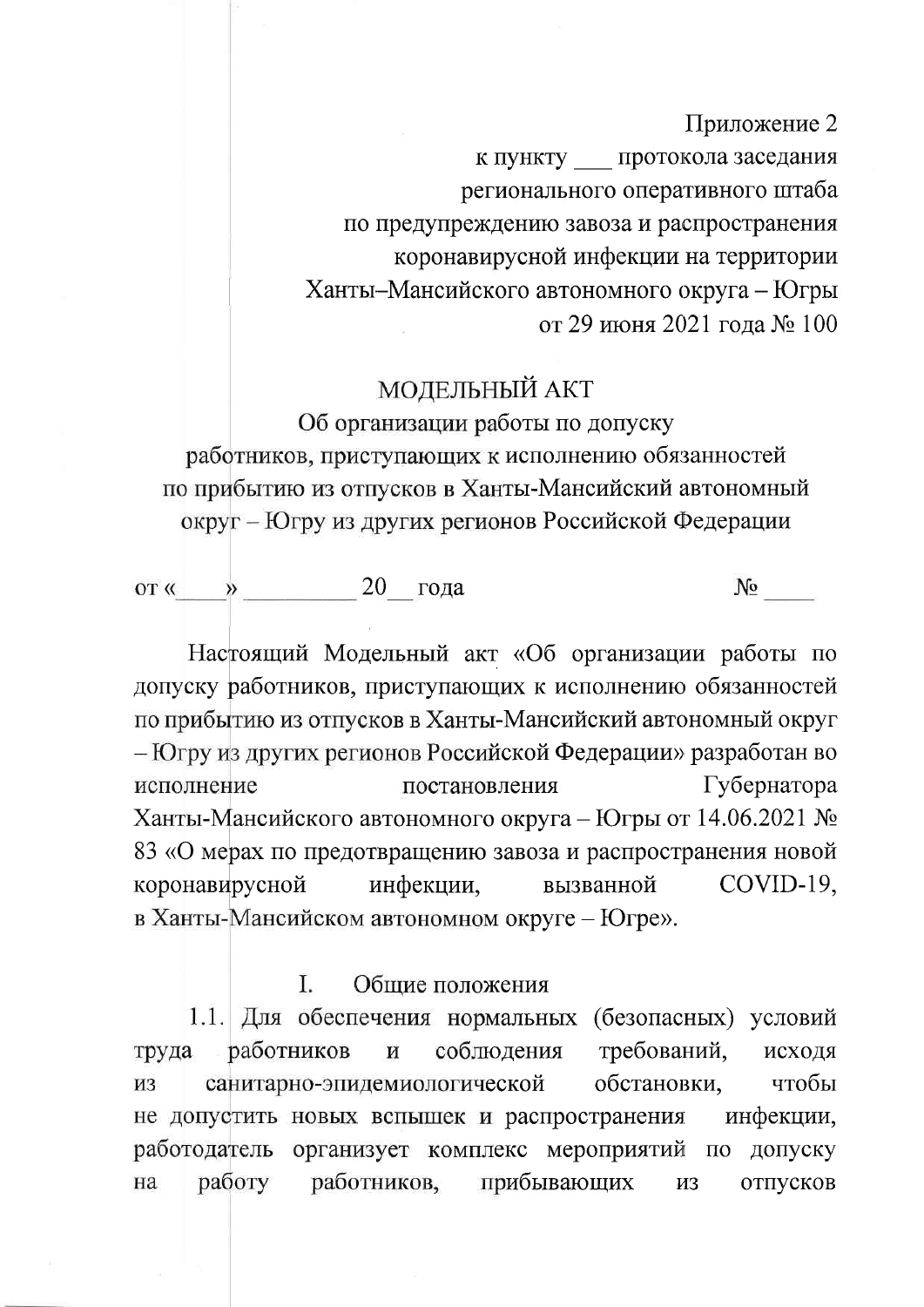в Ханты-Мансийский автономный округ - Югру из других регионов Российской Федерации (далее Мероприятия по допуску на работу).

1.2. Мероприятия по допуску на работу распространяются на всех работников.

# II. Установление ответственных лиц за сбор сведений о месте проведения отдыха

 $2.1.$ B организации определить ответственных ЛИЦ (сотрудник кадровой службы) за сбор сведений  $\mathbf{O}$ месте проведения отдыха работников и сроках прибытия.

#### Ш. Требования к порядку информирования о допуске на работу при возвращении из отпуска

Ознакомить работников с порядком по  $3.1.$ допуску на работу при возвращении из отпуска, под роспись.

3.2. Работодатель обязан разместить на официальном сайте организации (при наличии) и в иных общедоступных местах Постановление Губернатора Ханты-Мансийского автономного округа - Югры от 14 июня 2021 года № 83, локальный акт организации о порядке и условиях оплаты исследований на COVID-19, а также информацию о способе предоставления работниками сведений о месте проведения отдыха работников и сроках прибытия.

 $3.3.$ Довести сведения работников ДО посредством смс-информирования  $\mathbf H$  $(MJI)$  $\Pi$ <sup>o</sup> другим каналам связи (телефонная связь, электронная почта и пр.) контактные данные работников ответственных за сбор сведений о месте проведения отдыха работников и сроках прибытия.

3.4. Заполнить Анкеты о работнике с указанием сведений о месте проведения отдыха работников и сроках прибытия работников (приложение 1).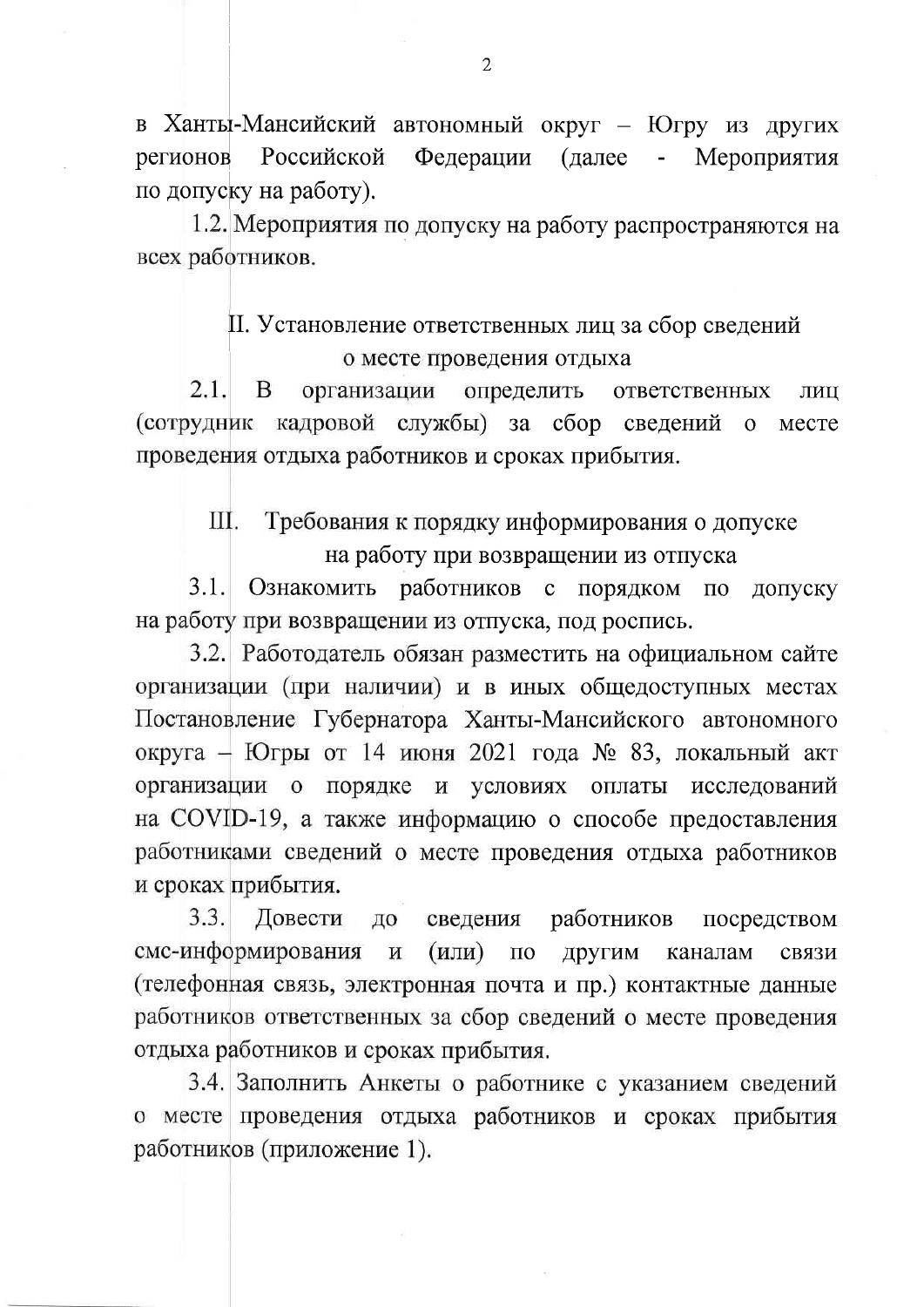IV. Требования к допуску по прибытию из отпусков

4.1. Осуществлять допуск лиц к исполнению должностных обязанностей, после 20.06.2021 по прибытию из отпусков в Ханты-Мансийский автономный округ - Югру из других регионов Российской Федерации  $\boldsymbol{\mathrm{M}}$ пределов Российской Федерации при соблюдении одного из следующих условий:

наличие результата теста на ПЦР-исследование, в том числе экспресс-методом, подтверждающего отсутствие COVID-19. Дата забора материала не должна превышать 3 календарных дней  $_{\rm CO}$ прибытия Ханты-Мансийский ЛНЯ  $\mathbf{B}$ автономный округ - Югру;

наличие антител класса G (IgG) к COVID-19. Срок действия такого результата исследования составляет 30 дней со дня сдачи биоматериала для проведения исследования;

прохождение вакцинации COVID-19 (сертификат, **OT** установленного образца).

4.2. В случае проведения отпуска по месту жительства работники представляют служебную записку (форма прилагается) о невыезде за пределы Ханты-Мансийского автономного округа -Югры, в период проведения отпуска.

V. Порядок и условия оплаты исследований на COVID-19

5.1. Работодатель с учетом финансовых возможностей, за счет средств организации, производит компенсацию расходов работникам на исследования.

случае, если работодатель  $5.2.$ B принимает решение по оплате расходов на исследования:

Оплата исследований на COVID-19 возможна по двум вариантам:

произвести оплату по договору с медицинской организацией на оказание медицинских услуг работникам;

работнику сумму стоимости возместить исследования на COVID-19.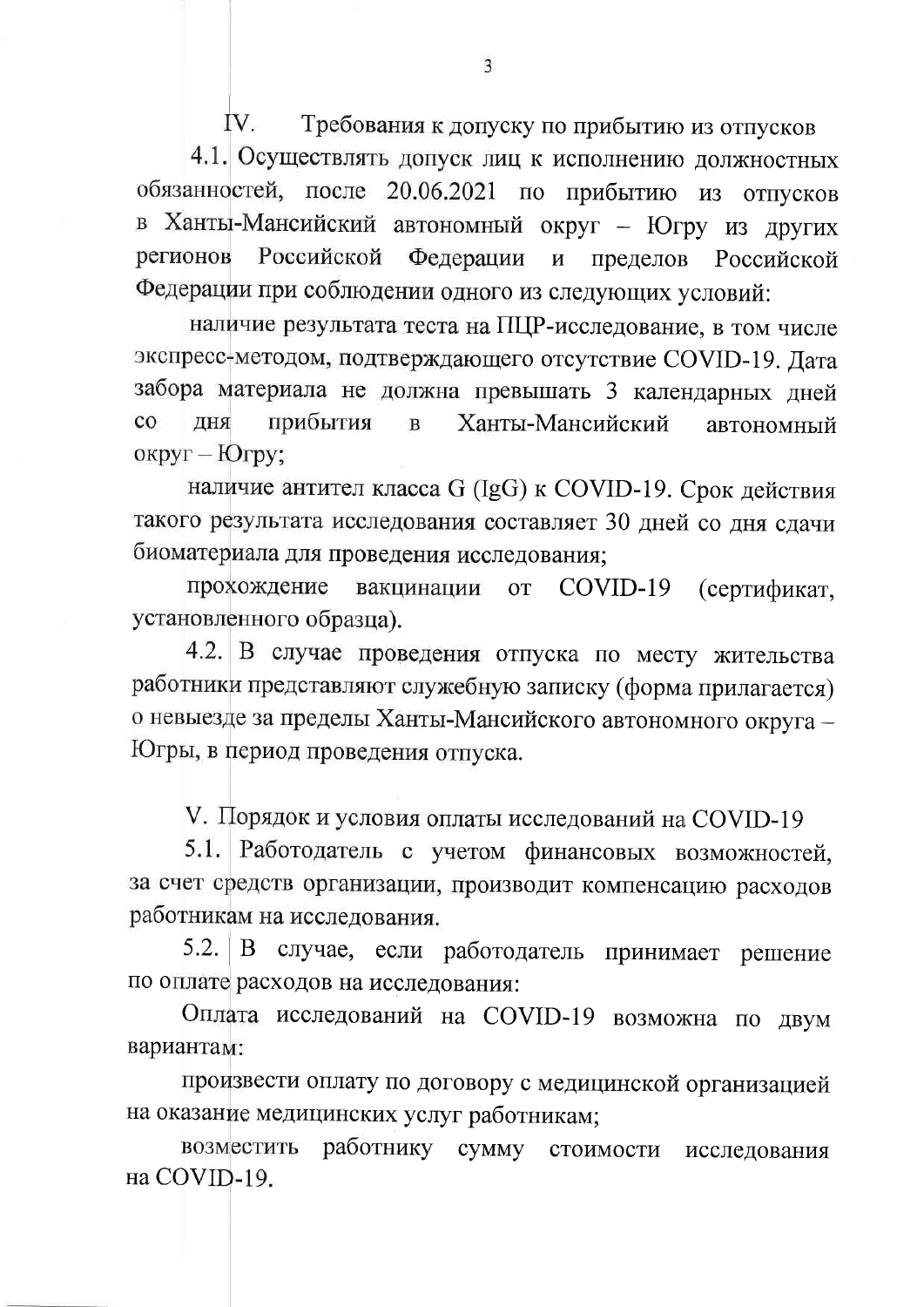5.3. Порядок и условия оплаты исследований на COVID-19 предусматриваются локальным актом организации.

5.4. Информацию об оплате за счет работодателя или за счет работника довести до сведения работников под роспись.

VI. Срок исследования работников для допуска на работу

6.1. Дата забора материала не должна превышать 3-х календарных дней со дня прибытия в Ханты-Мансийский автономный округ - Югру.

# VII. Контроль

7.1. Контроль за исполнением Мероприятия по допуску на работу возложить

(должность, ФИО)

Подпись

Инициалы, фамилия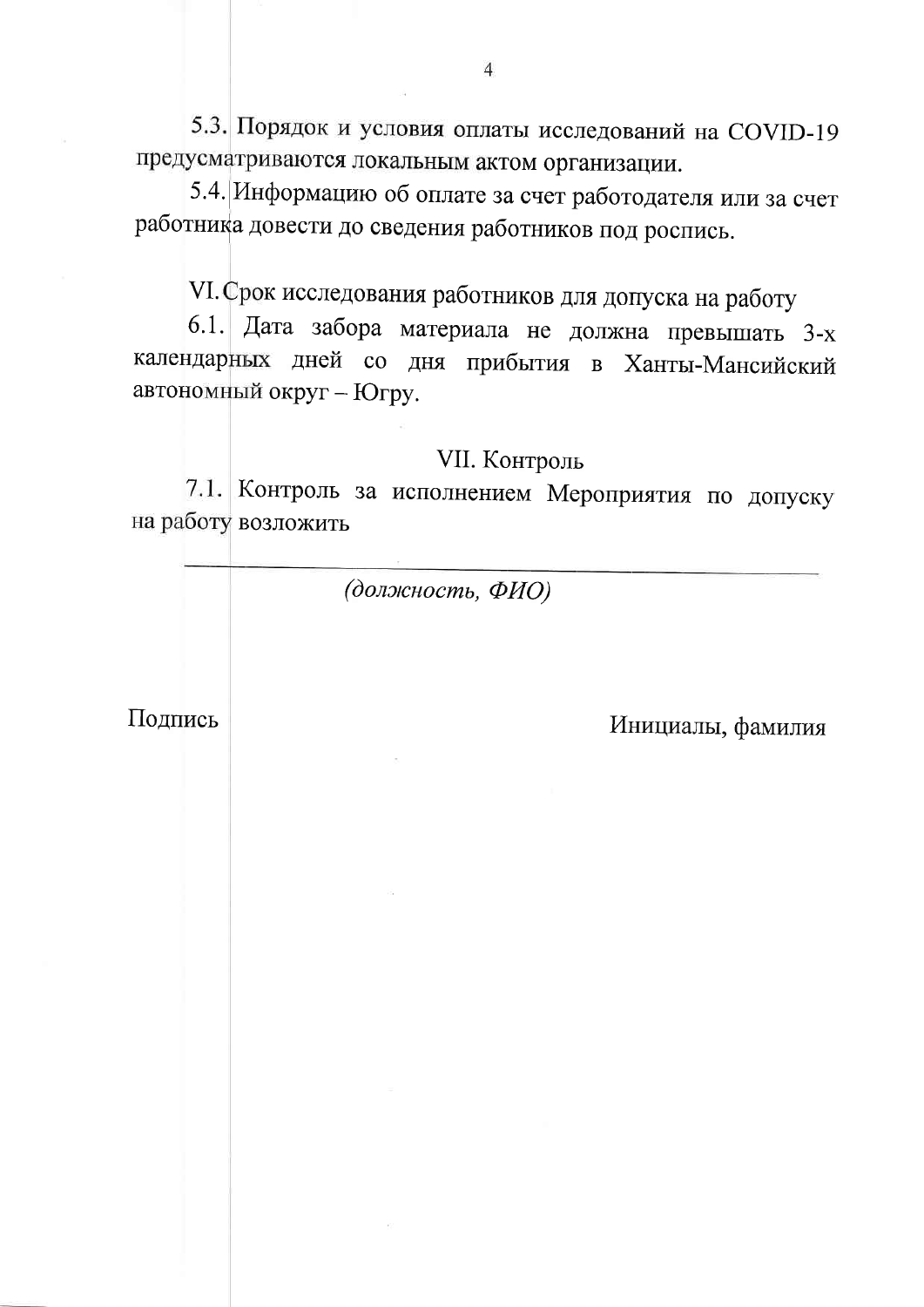Приложение 1 к Модельному акту «Об организации работы по допуску работников, приступающих к исполнению обязанностей по прибытию из отпусков в Ханты-Мансийский автономный округ - Югру из других регионов Российской Федерации»

# ОБРАЗЕЦ

Сведения о планируемом месте проведения отдыха работников и сроках прибытия, получение допуска на работу (сертификат, справка)

| (дата, справка действительна<br>меры для нераспространения<br>коронавирусную инфекцию<br>коронавирусной инфекции<br>необходимости соблюдать<br>персональных обработку<br>данных работника (дата,<br>Наличие антител класса<br>Прохождение полного<br>Получено согласие на<br>$G$ ( $lgG$ ) $\kappa$ COVID-19<br>(место отдыха,дата)<br>курса вакцинации<br>Сдача анализа на<br>Уведомление о<br>(дата, справка)<br>(сертификат)<br>из отпуска<br>подпись)<br>30 дней)<br>Прибыл | $N_{\rm e}$ $\pi/\pi$ |
|---------------------------------------------------------------------------------------------------------------------------------------------------------------------------------------------------------------------------------------------------------------------------------------------------------------------------------------------------------------------------------------------------------------------------------------------------------------------------------|-----------------------|
|                                                                                                                                                                                                                                                                                                                                                                                                                                                                                 | Фамилия Имя Отчество  |
|                                                                                                                                                                                                                                                                                                                                                                                                                                                                                 |                       |
|                                                                                                                                                                                                                                                                                                                                                                                                                                                                                 |                       |
|                                                                                                                                                                                                                                                                                                                                                                                                                                                                                 |                       |
|                                                                                                                                                                                                                                                                                                                                                                                                                                                                                 |                       |
|                                                                                                                                                                                                                                                                                                                                                                                                                                                                                 |                       |
|                                                                                                                                                                                                                                                                                                                                                                                                                                                                                 |                       |
|                                                                                                                                                                                                                                                                                                                                                                                                                                                                                 |                       |
|                                                                                                                                                                                                                                                                                                                                                                                                                                                                                 |                       |
|                                                                                                                                                                                                                                                                                                                                                                                                                                                                                 |                       |
|                                                                                                                                                                                                                                                                                                                                                                                                                                                                                 |                       |
|                                                                                                                                                                                                                                                                                                                                                                                                                                                                                 |                       |
|                                                                                                                                                                                                                                                                                                                                                                                                                                                                                 |                       |
|                                                                                                                                                                                                                                                                                                                                                                                                                                                                                 |                       |
|                                                                                                                                                                                                                                                                                                                                                                                                                                                                                 |                       |
|                                                                                                                                                                                                                                                                                                                                                                                                                                                                                 |                       |
|                                                                                                                                                                                                                                                                                                                                                                                                                                                                                 |                       |
|                                                                                                                                                                                                                                                                                                                                                                                                                                                                                 |                       |
|                                                                                                                                                                                                                                                                                                                                                                                                                                                                                 |                       |
|                                                                                                                                                                                                                                                                                                                                                                                                                                                                                 |                       |
|                                                                                                                                                                                                                                                                                                                                                                                                                                                                                 |                       |
|                                                                                                                                                                                                                                                                                                                                                                                                                                                                                 |                       |

Примечание: заполняется ответственным лицом (сотрудник кадровой службы) по информации работника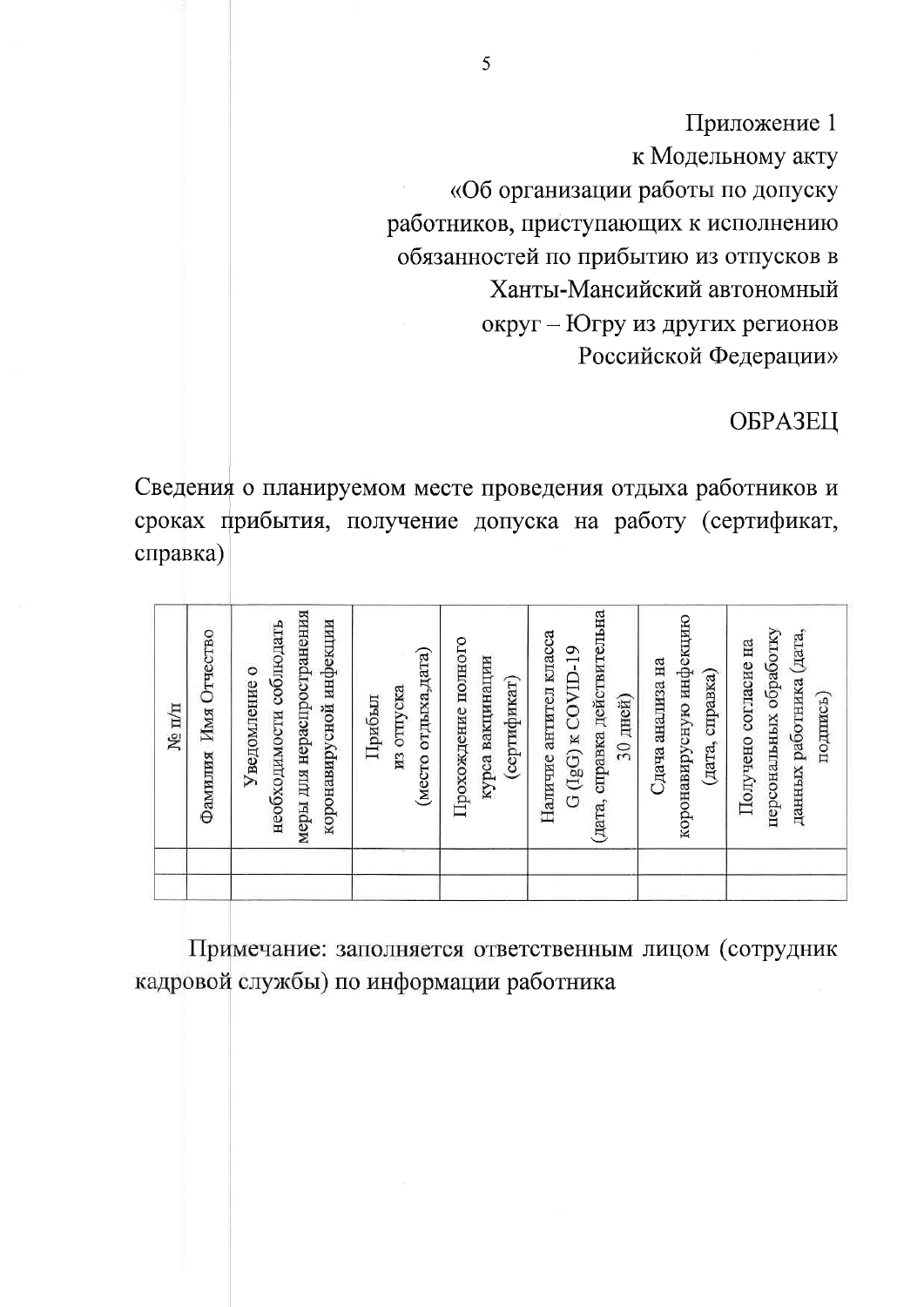Приложение 2 к Модельному акту «Об организации работы по допуску работников, приступающих к исполнению обязанностей по прибытию из отпусков в Ханты-Мансийский автономный округ - Югру из других регионов Российской Федерации»

### ОБРАЗЕЦ

# Уведомление об организационных мероприятиях по допуску на работу

 $20 \times r$ . OT  $\langle \langle \rangle$  $N_{\Omega}$ 

(ФИО сотрудника)

Руководствуясь постановлением Губернатора Ханты-Мансийского автономного округа - Югры от 14 июня 2021  $N<sub>o</sub>$ 83  $\langle \langle$ O гола предотвращению мерах  $\Pi$ <sup>O</sup> завоза и распространения новой коронавирусной инфекции, вызванной COVID-19, в Ханты-Мансийском автономном округе - Югре», в целях предотвращения распространения новой коронавирусной инфекции, вызванной COVID-19  $\overline{B}$ организации

### (название организации)

проводятся организационные мероприятия допуска на работу, ДО начала исполнения обязанностей ИМИ должностных на рабочих местах.

 $202$  года  $\rangle$ 

(подпись, фамилия и инициалы)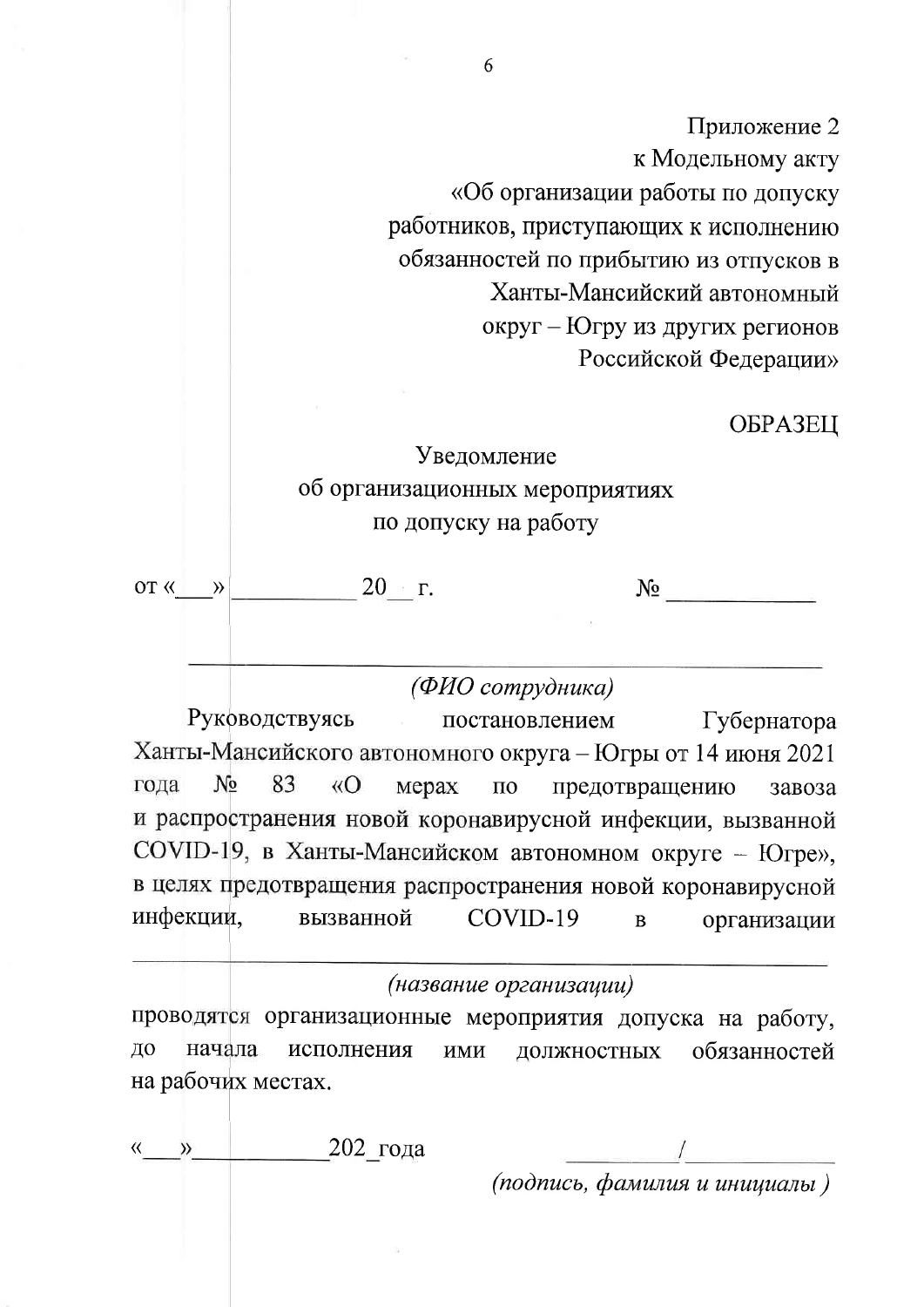Приложение 3 к Модельному акту «Об организации работы по допуску работников, приступающих к исполнению обязанностей по прибытию из отпусков в Ханты-Мансийский автономный округ - Югру из других регионов Российской Федерации»

## ОБРАЗЕЦ

Директору (наименование организации, ФИО руководителя)

(должность, ФИО работника)

#### заявление

Прошу возместить мне расходы на ПЦР-исследование, в том числе экспресс-методом в

(наименование медицинской организации) связи с исследованием, в размере понесенные  $\bf{B}$ способом: рублей следующим

(указать способ получения денежных средств)

Приложение:

1. Квитанция об оплате медицинского исследования.

 $\frac{1}{(nodnuc_b)}$  $(\Phi HO)$  $(\text{qara})$